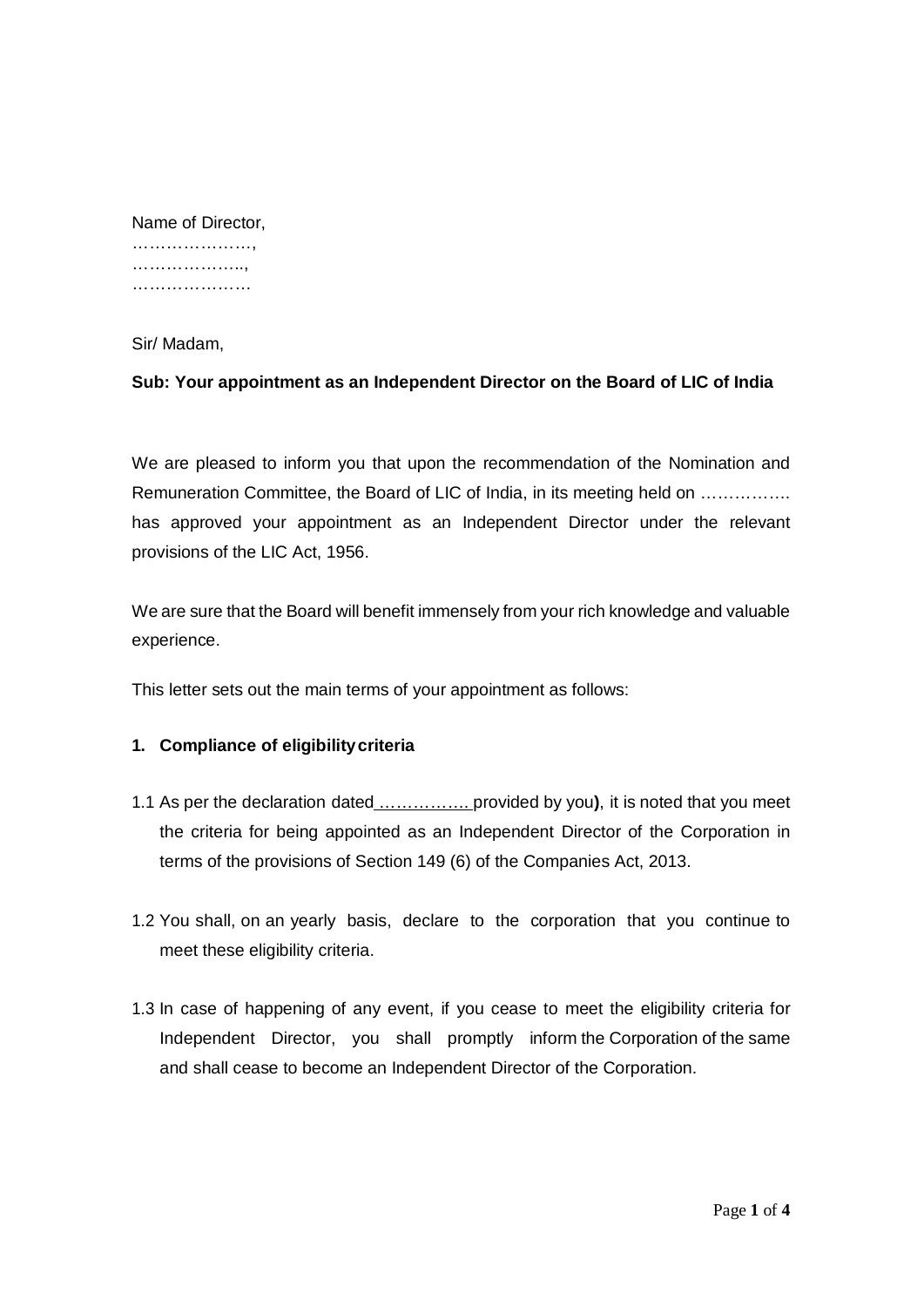## **Appointment as an Independent Director on the Board of LIC of India 2. Terms of appointment:**

- 2.1 The Board of Directors of the Corporation has appointed you as an Independent Director on the Board under Section 4 (2) (g) of the LIC Act, 1956 and the Life Insurance Corporation (General) Rules, 1956 and the appointment is subject to the approval in the Annual General Meeting of the Corporation.
- 2.2 The appointment is for a term of four years and shall be eligible for one further term of four years in terms of the applicable provisions.
- 2.3 If your appointment is not so renewed, then upon completion of initial term it shall terminate automatically, with immediate effect and without compensation.
- 2.4 Continuation of your appointment is also contingent upon satisfactory performance and any relevant statutory provisions relating to the removal of a director / vacation of office / disqualification of director.

## **3. Expectation of the Board**

- 3.1 The Board expects your active participation by providing vision and expert direction which will enable the Corporation to achieve excellent performance and growth.
- 3.2 You may be required to serve on one or more committees of the Board. You will be provided with the relevant terms of reference on your appointment to such committee/s. Such appointments will be covered in separate communications.
- 3.3 It is expected that taking into account all other commitments you may have, you are able to, and will, devote sufficient time to your duties as an Independent Director.

## **4. Duties and Responsibilities**

- 4.1 You are expected to perform your duties, whether statutory or fiduciary, faithfully, efficiently and diligently to a standard commensurate with both the functions of your role and your knowledge, skills and experience.
- 4.2 You will disclose any direct or indirect interest which you may have in any matter being considered at a board meeting or committee meeting and you will not vote on any resolution of the Board, or of one of its committees, on any matter where you have any direct or indirect interest.
- 4.3 Unless specifically authorized to do so by the Board, you will not enter into any legal or other commitment or contract on behalf of the Corporation.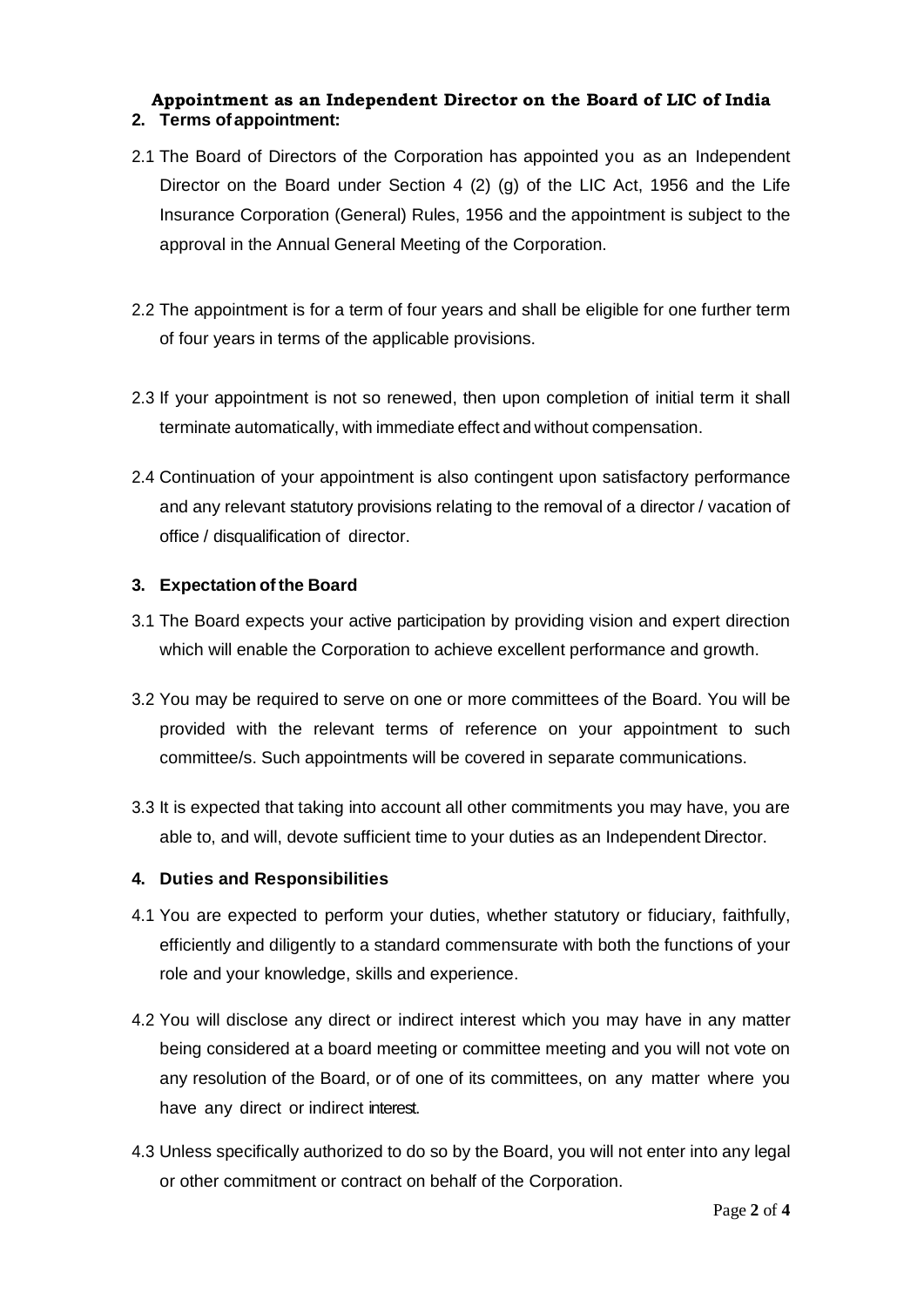## **Appointment as an Independent Director on the Board of LIC of India**

4.4 You will adhere to the provisions of Schedule IV to the Companies Act, 2013 containing the Code of Conduct for the Independent Directors including the duties and responsibilities.

## **5. Remuneration**

- 5.1 Subject to the provisions of Section 19B (2) (iv) of the LIC Act, 1956 you are entitled to sitting fees, reimbursement of expenses for participation in the meeting of the Board, Committee and other official business of the Corporation.
- 5.2 Unless otherwise informed from our side, a sitting fee of INR 80,000/- (Rupees Eighty Thousand Only) for each meeting of the Board and INR 60,000/- (Rupees Sixty Thousand Only) for each meeting of the Committee of the Corporation shall be payable for attending the meetings.
- 5.3 All fees will be paid by way of a direct credit to your bank account and will be subject to income tax and other statutorydeductions.

# **6. Code of Conduct and Ethics**

- 6.1 The Corporation expects its independent directors to strictly adhere to the code prescribed under schedule IV of Companies Act, 2013 and as framed under Regulation 17 (5) (a) and (b) of SEBI (LODR), Regulations, 2015 including the duties and responsibilities as per Life Insurance Corporation of India's Code of Conduct for Directors and Senior Management.
- 6.2 You acknowledge that all information acquired during your term as Independent Director is confidential to the Corporation and should not be released, communicated, nor disclosed either during your term or following termination (by whatever means), to third parties without prior clearance from the Corporation. This restriction shall cease to apply to any confidential information which may (other than by reason of your breach) become available to the public generally.
- 6.3 You acknowledge the need to hold and retain information relating to the Corporation (in whatever format you may receive it) under appropriately secureconditions.

## **7. Reviewprocess**

7.1 The performance of individual directors and the whole Board shall be evaluated annually as per the applicable provisions.